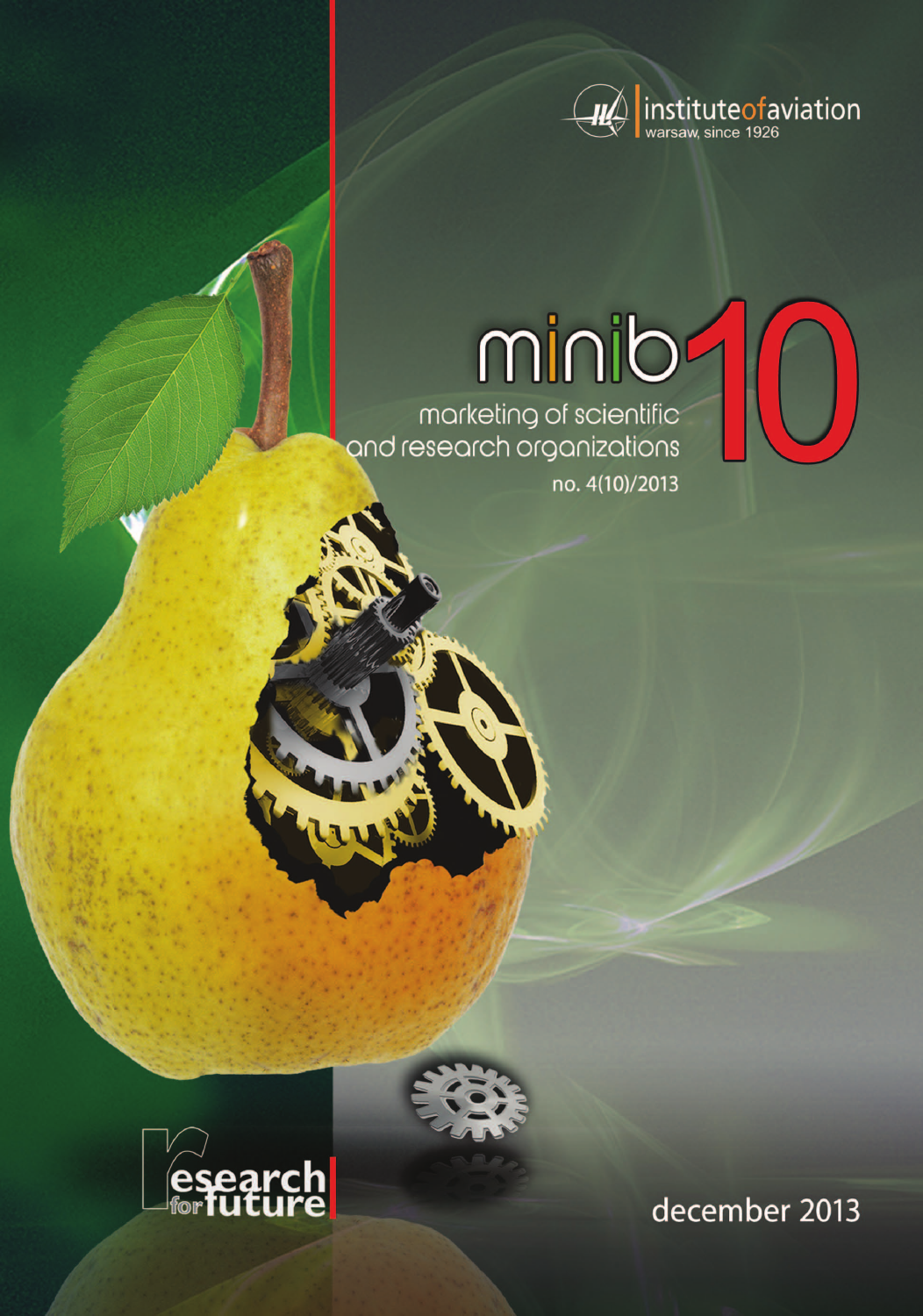

# *CUSTOMER RELATIONSHIP MANAGEMENT (CRM) IN SCIENTIFIC AND RESEARCH INSTITUTIONS*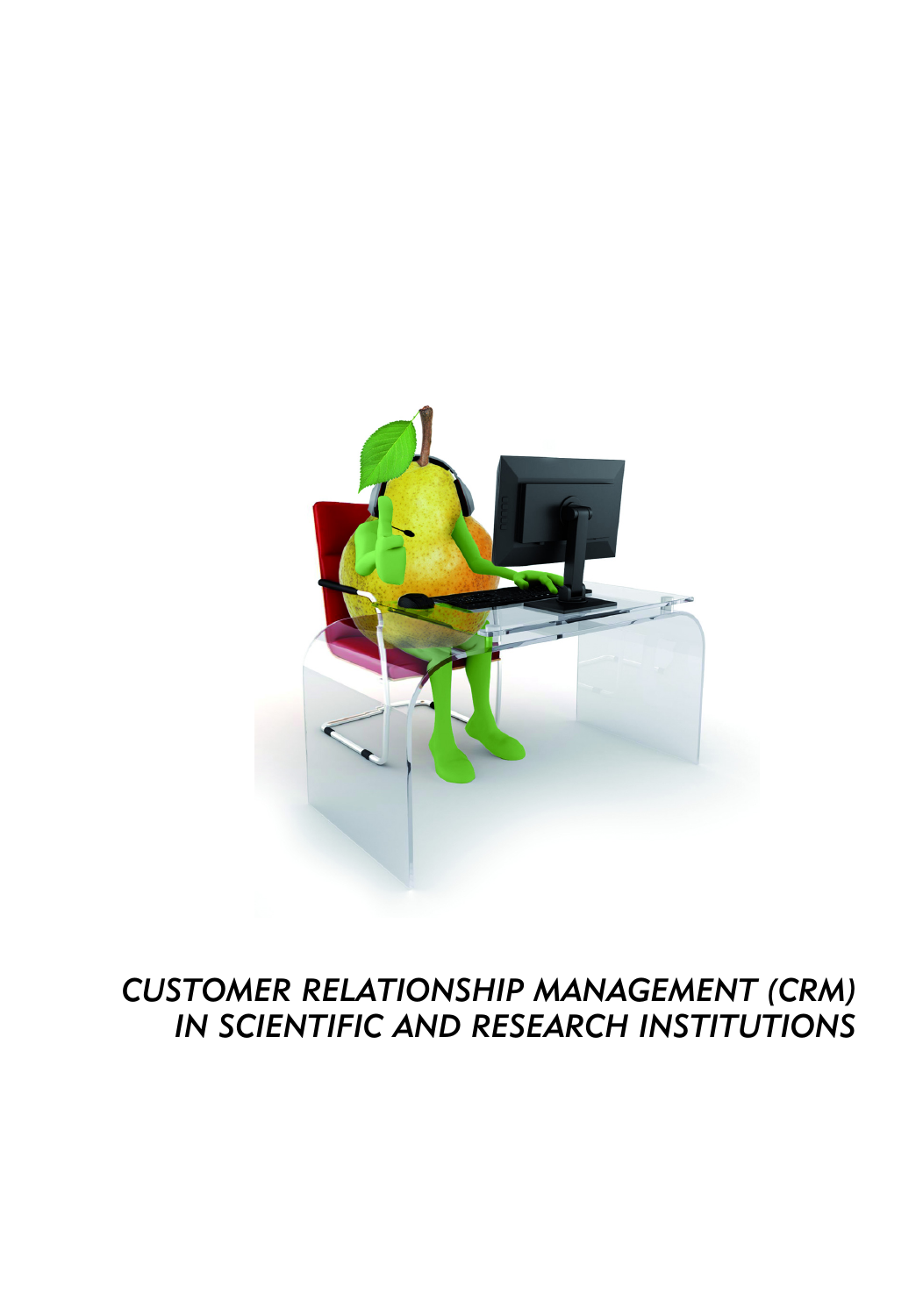#### CUSTOMER RELATIONSHIP MANAGEMENT (CRM) IN SCIENTIFIC AND RESEARCH INSTITUTIONS

#### Jaromir Matulewicz, M.Sc.

The Institute of Urban Development, Poland



Basing on the example of a scientific institute, this article shows:

- o potential areas in which CRM philosophy, procedures and tools could be applied
- **•** purpose of applying CRM
- outcomes to expect from CRM application

The article shows the CRM idea exclusively, along with areas of its use in scientific and research institutions and also a proposal to determine a group of clients for these institutions.

The summary of the article consists of information regarding sources of knowledge about CRM philosophy and procedures (mainly bibliographical) and also about IT systems which support CRM.

Keywords: CRM, tools, relationship management, strategy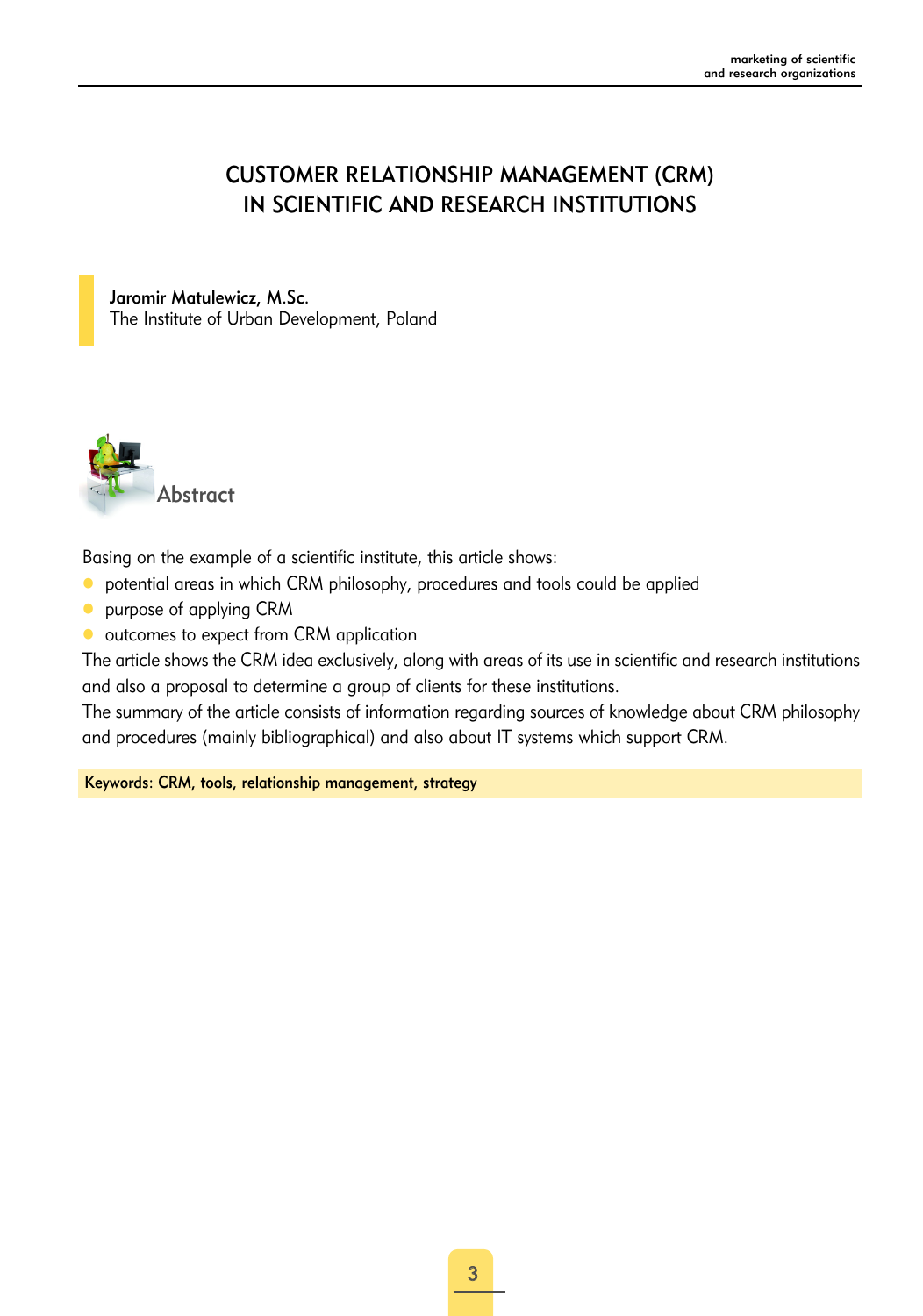#### Introduction

The goal of this article is to present on the example of research institute:

- possible areas of application of CRM philosophy, procedures and tools,
- $\bullet$  purposefulness of applying CRM,
- $\bullet$  expected effects of applying CRM.

What encouraged the author to discuss the subject were own experiences from the period of work for a company using CRM and delivering CRM solutions to its clients, as well as the need to use CRM philosophy and procedures in a research institute.

For a start — a few facts about the Institute of Urban Development (IRM), where the author of the article works. This is not marketing information, but only basic data about the activities of the institution — it can be presumed that it is very similar to many research and scientific institutions. IRM is a research institute with almost 60 years of experience. The institute has been functioning in its current shape since October 1, 2002. The main areas of activity of IRM are:

- Urban planning and spatial planning,
- Urban policy and renovation,
- Managing cities and their development,
- Shaping and protecting the environment,
- Municipal services and investments,
- Social and technical infrastructure,
- Property market and housing,
- Transport systems.

The staff is an interdisciplinary team of scientific employees and technicians with the following specializations: urban planning, spatial planning, architecture, geography, law, economy, biology, forestry, civil engineering, water engineering, sanitary engineering, irrigation, chemistry, communication, computer science, organization and management, including appraisers and experts in many specializations.

Over the recent years the Institute participated in a few hundred research and development projects, a few dozen foreign projects, a few hundred conferences, congresses and seminars, issued a few hundred publications.

These data were presented in order to illustrate the scope of data that a small research institution operates with and thus the problems it has to face:

- interdisciplinary projects: own and in cooperation with national and foreign institutions,
- z cooperation with scientists from other institutions,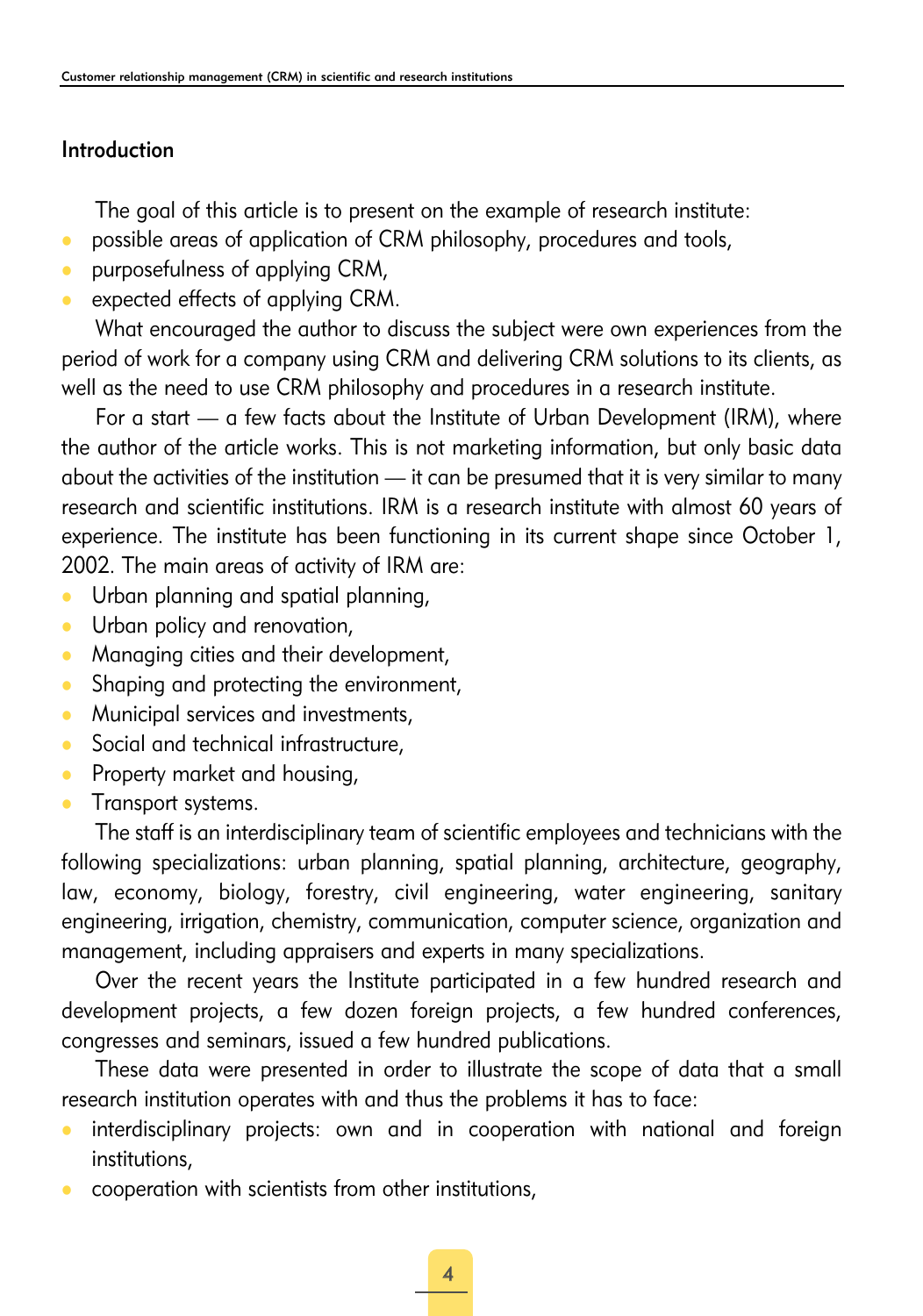- **•** dissemination of results in various forms,
- scientific information in various areas,
- collecting data for the purpose institutions' marketing.

According to the author, the above points constitute sufficient reason to deal with the issue of CRM in research institute.

#### Basic information about CRM

For a start, let's say a few words about Customer Relationship Management (CRM) itself. According to Jill Dyché<sup>1</sup> ....the best initial definition of CRM, that is, managing relations with clients (Customer Relationship Management), is as follows:

## Infrastructure allowing to determine and raise the value of clients and appropriate measures used to encourage the best client to be loyal, that is, make a purchase again."

It could be said that at the first glimpse this definition looks like CRM in a trade company, However, when we investigate how, depending on the context, the meanings of particular elements of the definition change, we can arrive at the conclusion that it "fits" many organizations with varied activity profile.

Who is a "customer"? This could be:

- $\bullet$  natural person client, buyer, recipient of service,
- $\bullet$  institution recipient of products, solutions, services,
- $\bullet$  supplier in this case we can talk about SRM Supplier Relationship Management,
- partner then we can talk of PRM Partner Relationship Management.

It is apparent that the definition is broad — however, there is one common trait:

each of the mentioned customers cooperates and is the main objects within the field of interest of the institution using CRM. Thus, we actually talk about CRM as Customer Relationship Marketing.

This is exactly the essence of the philosophy of CRM: all actions serve the purpose of attracting, keeping and serving the client.

CRM is a comparably new concept and for now it hasn't been precisely or unequivocal definition. There are at least a dozen definitions of CRM — and these are some of them<sup>2</sup>:

<sup>1</sup> J, Dyché, *Customer Relationship Management*, Wydawnictwo Helion, Gliwice 2002, p. 22.

<sup>2</sup> E. Gwiazda, www.crm.pl, 10.11.2013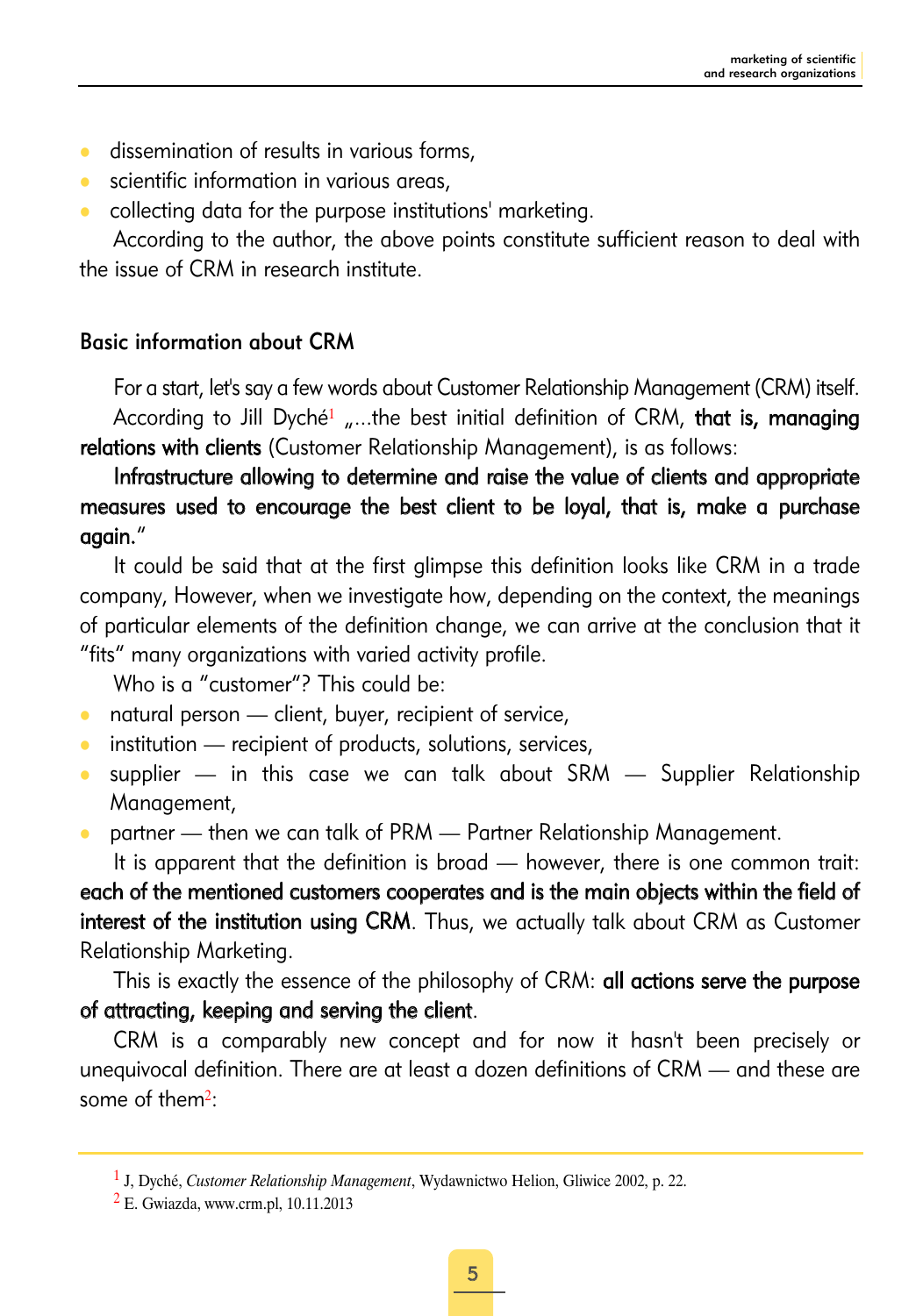

Source: Own materials.

- CRM is an adopted strategy of action focusing on support for marketing activities, the process of sale and all actions associated with client service by directing attention solely to the needs of the consumer with special consideration of culturally formed behaviour patterns;
- CRM is a pro-consumer strategy, which focusing on functional activities, work processes requiring improvement by means of modern technological solutions;
- CRM is a set of strategies of action, methodologies of work processes and interactive technologies aimed at achieving and maintaining high level of loyalty among consumers;
- CRM expands the definition and concept of sale from the conscious act to a continuous process covering with its scope all employees of a particular enterprise. The goal of CRM is both building loyalty and defining the "value" of each client by means of continuous collection and appropriate utilization of available information;
- CRM is aimed at current improvement and implementation of such strategies of activity, which supported by modern technological solutions, reduce the divergence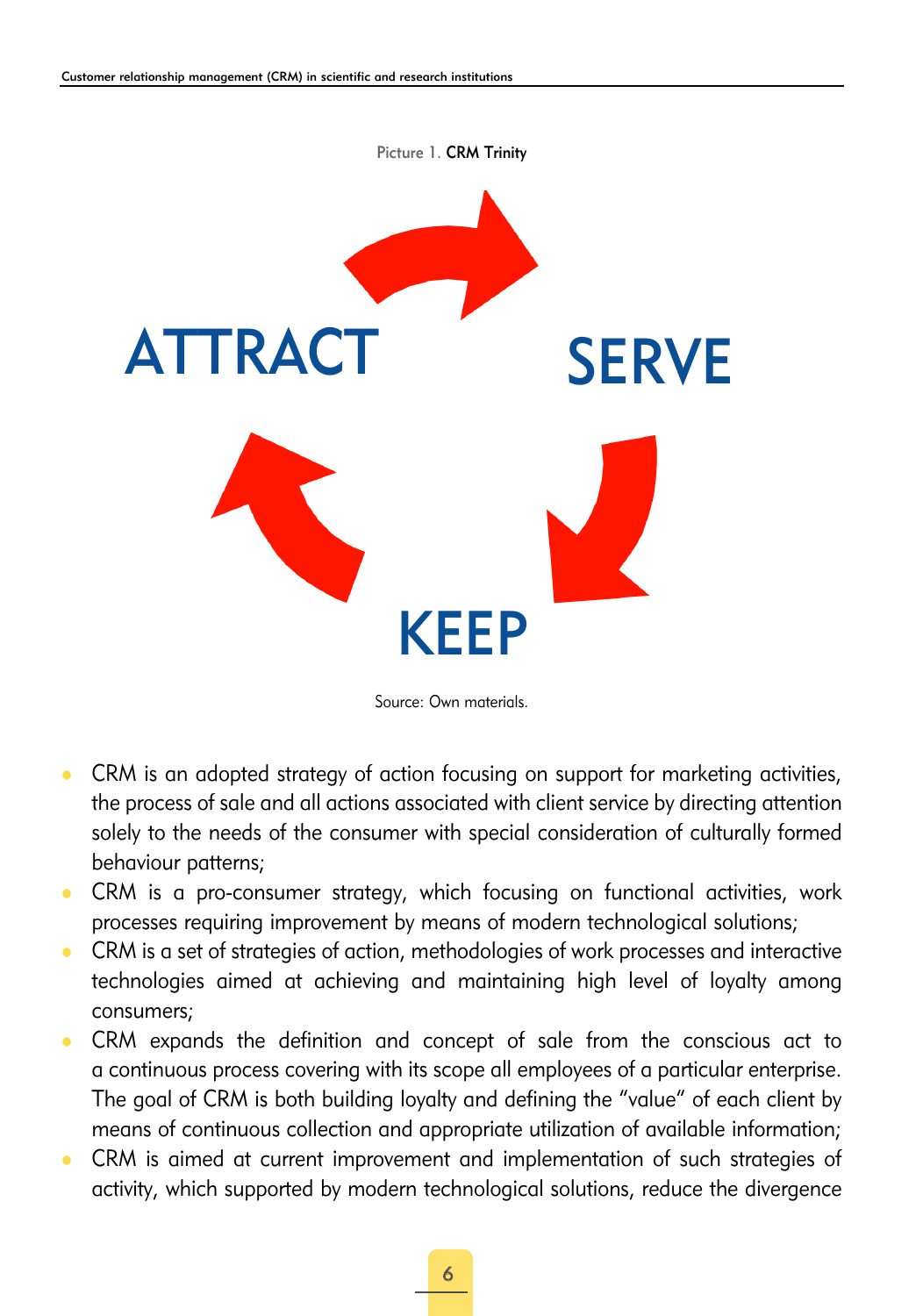between the current and future actions of an organization in the area of attracting and keeping clients.

- CRM is understood as a process of deepening acquired knowledge (not data) about the consumer and further using it to improve strategy of activity and satisfy the individual needs of a consumer in the best possible way.
- CRM is a modern approach, or model of management, in which the determinant of activity is satisfying the needs of the consumer in the best possible way. The goal of CRM strategy is forming such internal and external relations with the consumer, which in a direct way raise a company's profit and productivity. Desired relations with the client are formed as a result of using technological solutions, methods of strategic planning, marketing techniques and all tools for organizational improvement;
- CRM concerns all the aspects of management, which are aimed at satisfying the needs of clients. In this case the main focus is on the utilization and improvement of a consumer's life cycle. Thus, the main task of CRM is directly current formation of client loyalty by efficiently satisfying their individual needs and indirectly attracting new consumers.
- CRM can also be understood as a term from computer science, which covers with its scope the methods, software and normal features of the Internet enabling a company to form particular relations with a consumer in an orderly way. For example, a company having at its disposal a detailed database of its clients, by means of CRM encourages all employees to satisfy the consumer's needs in the best possible way, using data about his preferences, requirements with regard to service, or individual behaviours;
- CRM constitutes a new approach in the area of management, which integrating activities in the area of sales, carrying out orders and offering services, coordinates and unifies all components of the process of interaction with the consumer.

## We can accept these definitions or not — what is undoubtedly common for all of them: THE MAIN SUBJECT IN THE CENTRE OF ATTENTION IS ALWAYS THE CLIENT–RECIPIENT.

The adopted procedures and tools serving the implementation of goal of CRM are the derivatives here. Anyway, the philosophy and building procedures of such service is what started the popularity of CRM. Later ever more complex tools appeared – CRM IT systems, which assumed the name of ''CRM systems'' — utilizing the philosophy and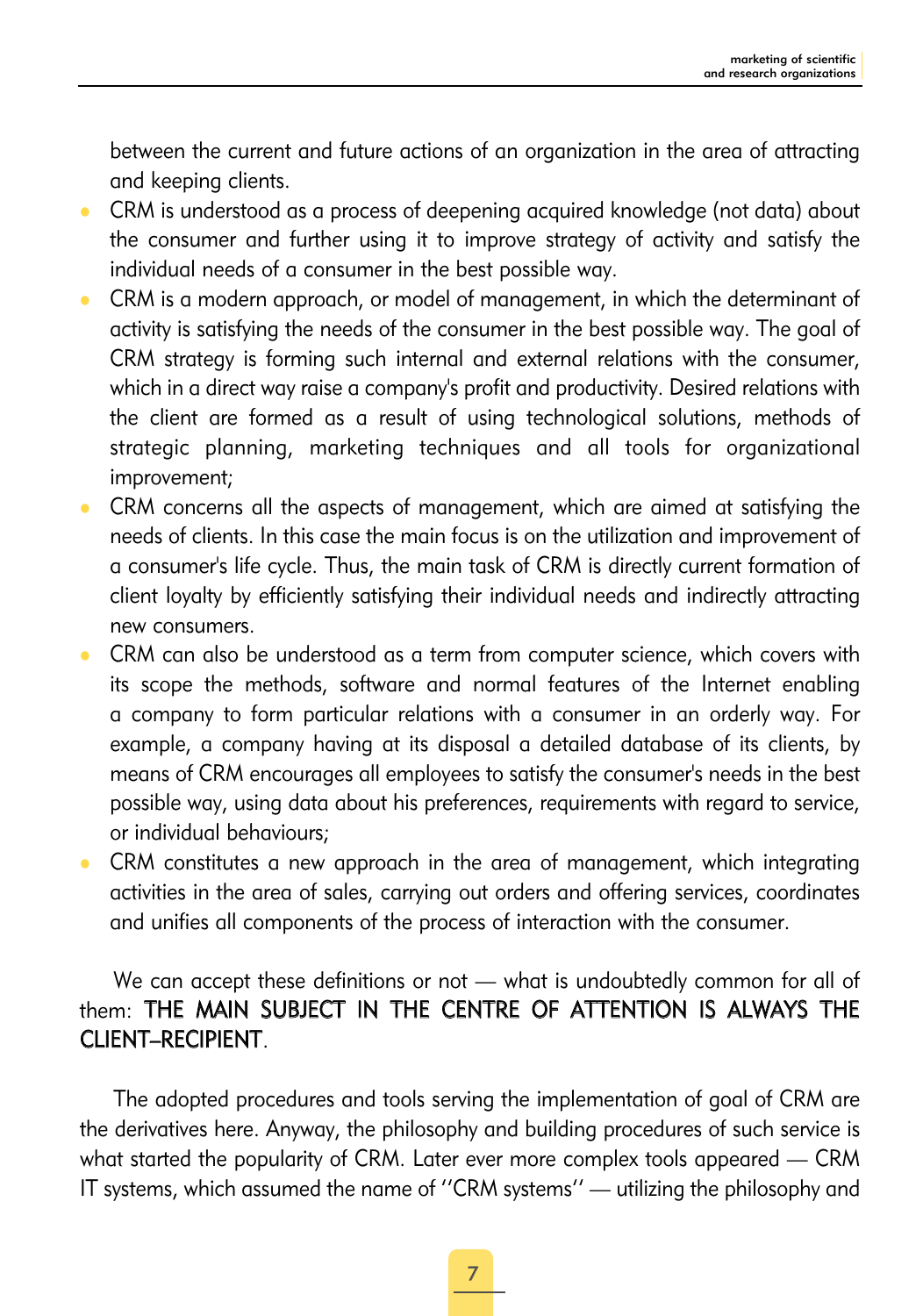procedures — based on the most modern forms of acquiring information about clients and all available channels of communication with clients.

# Scientific and research institutes and CRM

Undoubtedly, the issue of contacts with clients concerns also research and scientific institutions. The necessity of applying the philosophy and procedures of CRM is highlighted for example by the act on research institutes from April 30,  $2010<sup>3</sup>$ .

Par. 1 Art. 1. of the act goes as follows:

"Research institute from the perspective of this act is a public organizational unit separated in legal, organizational and financial-economic terms, which **conducts** scientific research and development works aimed at their implementation and application in practice...".

Art. 2. describes the scope of activity of an institute:

"Par. 1. Among institute's basic activities there are:

- 1) conducting scientific research and development works;
- 2) adapting the results of scientific research and development works to practical needs;
- 3) implementing the results of scientific research and development works.

Ust. 2. In association with the conducted basic activity an institute can:

- 1) disseminate the results of scientific research and development works;
- 2) carry out research and analysis and prepare opinions and evaluations in the scope of conducted scientific research and development works;
- 3) prepare assessments concerning the state and development of particular branches of science and technology and sectors of economy, which take advantage of the results of scientific research and development works and in the scope of using the achievements of world science and technology in the country;
- 4) conduct activities involving normalization, certification, approval;
- 5) run and develop databases associated with an institute's subject of activity;
- 6) conduct activity in the scope of scientific, technical and economic information,

<sup>3</sup> Dz. U. z 2010 nr 96 poz. 618 z późn. zm.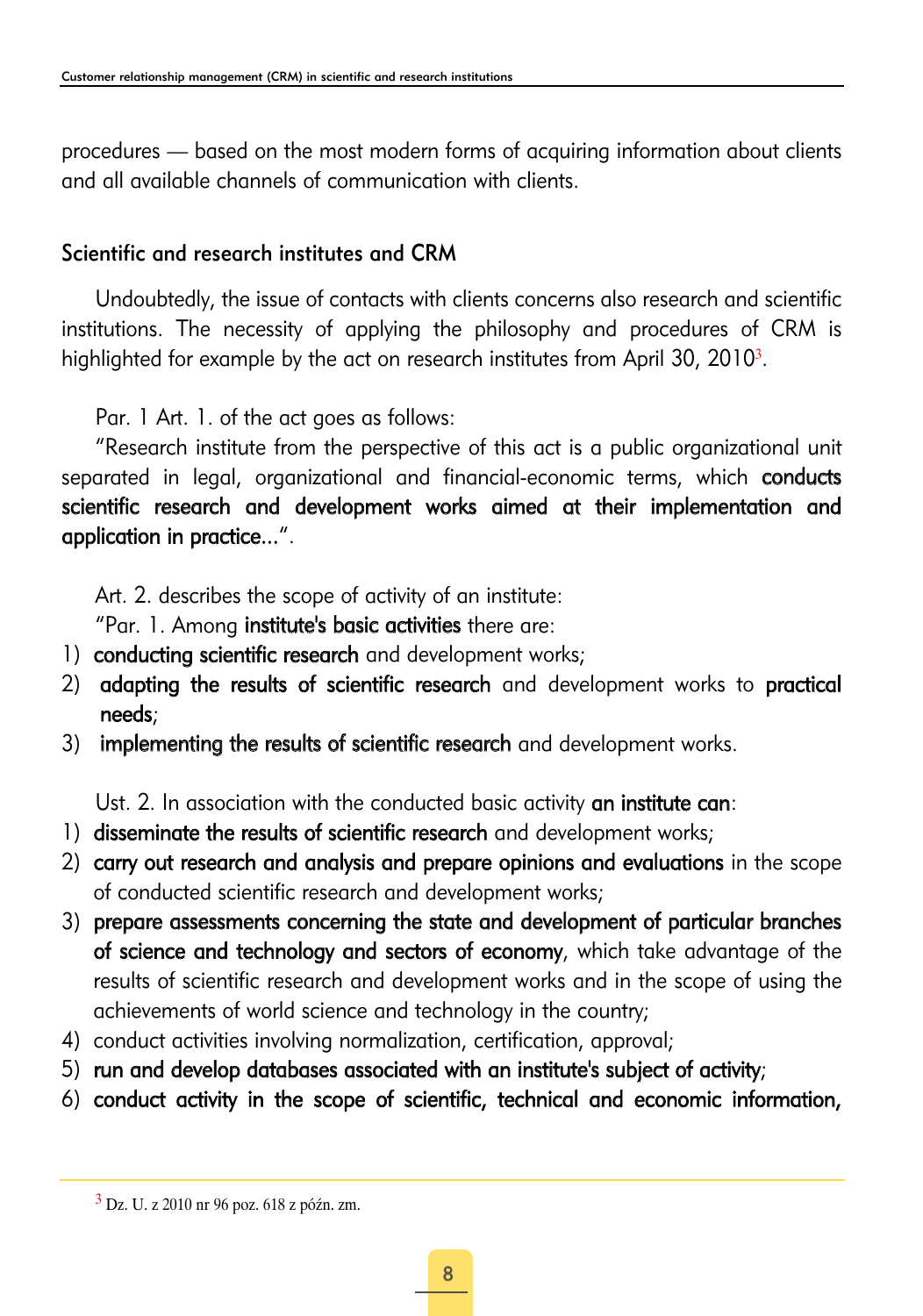inventiveness and protection of industrial and intellectual property, as well as supporting the innovativeness of companies;

- 7) produce in association with the conducted research and development works devices, equipment, materials and other goods and conduct evaluation of research, measurement methods and calibration of equipment;
- 8) conduct publishing activity associated with conducted scientific research and development works.

Par. 3. An Institute, apart from tasks discussed in Par. 1 and 2, can conduct:

1) postgraduate and doctoral studies associated with the scientific research and development works conducted by an institute, if it is entitled to award scientific titles and has appropriate material-technical facilities;

#### 2) other forms of education, including trainings and supplementary courses.

Par. 4. Institute can conduct other activity than mentioned in Par. 1-3. This type of activity is separated in financial and accounting terms from activity discussed in par.  $1-3''$ .

The statutory definition and scope of activity of a research institute was cited almost in full, as according to the author, it perfectly describes the areas of application of CRM in an institute, as well as the scope of subjects — "customers" of an institute.

The above points concern research institutes, but universities have a similar scope of activity and clients — additionally, they provide educational services and have students as their recipients.

Analyzing particular statutory provisions, it is possible to connect particular scopes of activity with groups of potential recipients — clients.

The catalogue of clients of research and scientific institutions looks as follows:

- $\bullet$  other research and scientific institutions,
- $\bullet$  scientists,
- $\bullet$  companies,
- **•** public administration,
- $\bullet$  public opinion,
- **•** organizational units of own institution,
- $\bullet$  employees of own institution,
- **•** individual recipients,
- **•** potential students.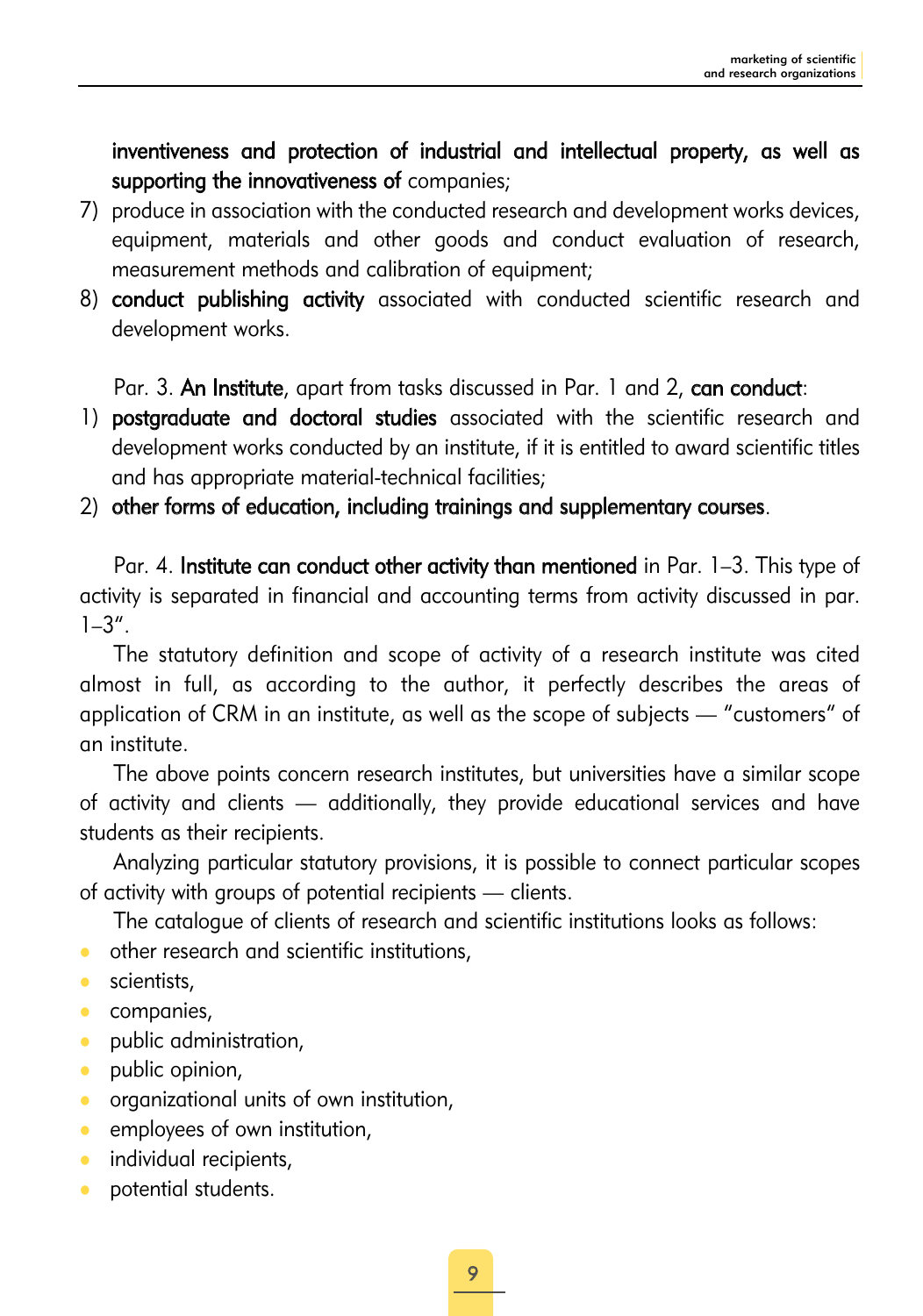#### Table 1. Connecting the scope of activity of a research and scientific institution

| Scope of activity                                                                                                                                                                                                         | Group of potential recipients - clients                                                                                                                                                                                            |
|---------------------------------------------------------------------------------------------------------------------------------------------------------------------------------------------------------------------------|------------------------------------------------------------------------------------------------------------------------------------------------------------------------------------------------------------------------------------|
| Conducting scientific research and development works                                                                                                                                                                      | other research and scientific institutions, scientists,<br>companies, public administration, organizational units of<br>own institution, employees of own institution                                                              |
| Adapting the results of scientific research and<br>development works to practical needs                                                                                                                                   | companies, public administration, individual recipient                                                                                                                                                                             |
| Implementing the results of scientific research and development<br>works                                                                                                                                                  | companies, public administration                                                                                                                                                                                                   |
| Dissemination of the results of scientific research and<br>development works                                                                                                                                              | other scientific and research institutions, scientists, companies,<br>public administration, public opinion, organizational units of<br>own institution, employees of own institution                                              |
| Carrying out research and analyses, as well as preparing<br>opinions and evaluations                                                                                                                                      | other research and scientific institutions, scientists,<br>companies, public administration                                                                                                                                        |
| Preparing assessments concerning the state and<br>development of particular areas of science and technology<br>and sectors of economy                                                                                     | other scientific and research institutions, scientists,<br>companies, public administration, organizational units of<br>own institution, employees of own institution                                                              |
| Running and developing databases associated with an<br>institute's subject of activity                                                                                                                                    | organizational units of own institution, employees of own<br>institution                                                                                                                                                           |
| Conducting activities in the area of scientific, technical<br>and economic information, inventiveness and protection<br>of industrial and intellectual property, as well as<br>supporting the innovativeness of companies | other scientific and research institutes, scientists,<br>companies, public administration, organizational units of<br>own institution, employees of own institution                                                                |
| Conducting publishing activities                                                                                                                                                                                          | other research and scientific institutions, scientists, companies,<br>public administration, public opinion, organizational units of<br>own institution, employees of own institution                                              |
| Conducting educational activities                                                                                                                                                                                         | Potential students, other scientific and research institutions,<br>scientists, companies, public administration, public opinion,<br>organizational units of own institution, employees of own<br>institution, individual recipient |

#### with groups of potential clients — recipients

Source: Own materials.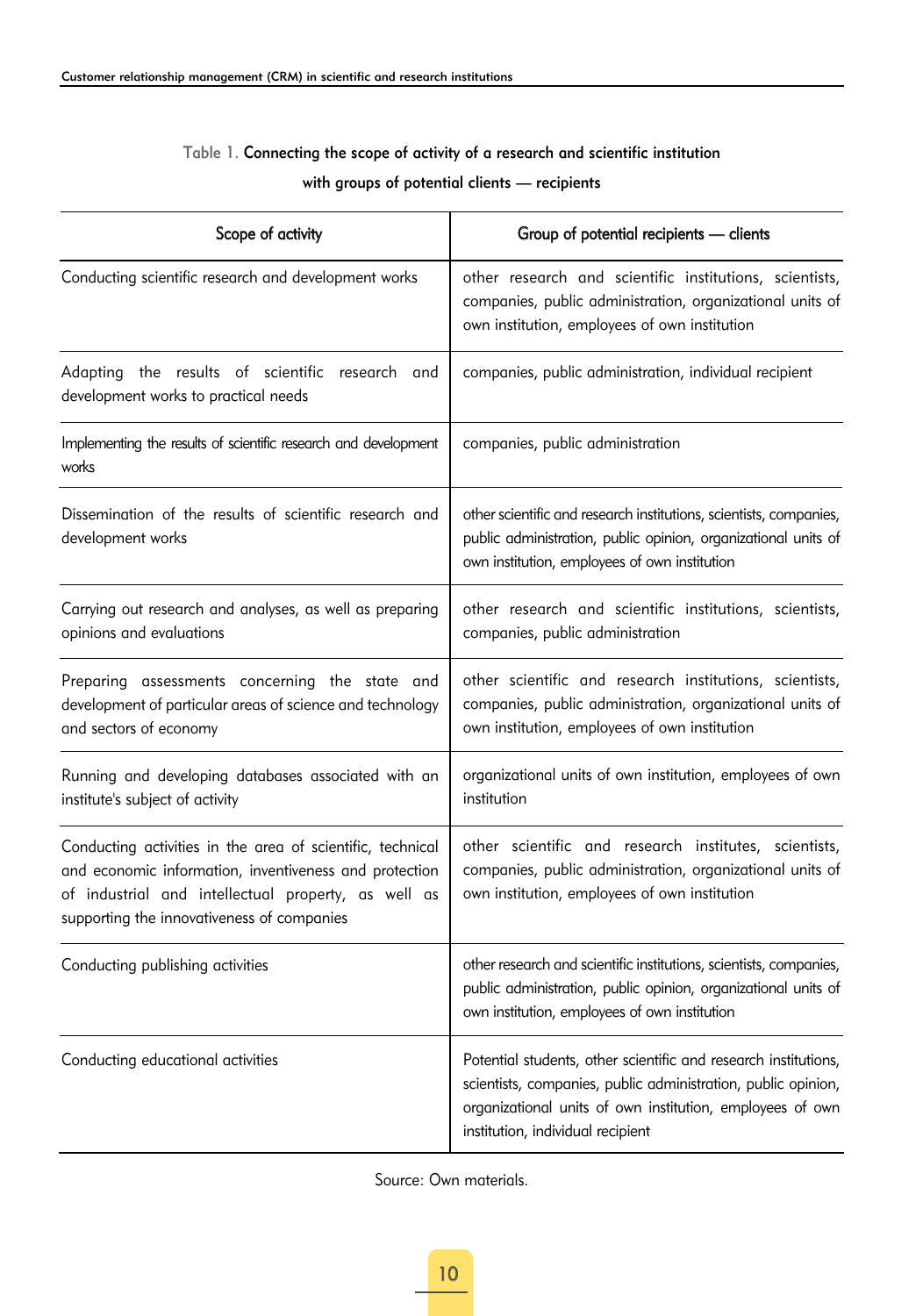As a side not, it is worth adding here that many foreign universities, where it is required to pay tuition fees, also the parents of a student are treated as clients. The portals of these universities have "For parents" sections. Moreover, this is not just a way to communicate with parents in cyber space. This is the same part of a portal, as the "information for investors" section in case of joint stock companies. In fact, in most cases parents are their children's investors — investing in their careers!!!

The legislator, not only in this act, pays particular attention to ensure that a research institute or university is a unit:

- conducting scientific research and development works aimed at their implementation and application in practice,
- conducting interdisciplinary research,
- building centres of excellence and research consortia,
- $\bullet$  innovative,
- $\bullet$  implementing the link between science and business,
- cooperating through entities able to apply research results in practice.
- commercializing the results of scientific research and development works,
- popularizing the results and effects of research.

Without taking advantage of CRM philosophy and procedures, carrying out these tasks seems hard and laborious.

#### Data that should be covered by CRM in research and scientific institutions

The collected information about clients of research and scientific institutes should, for example, contain data concerning:

- profile (scope) of activity  $-$  research interests,
- $\bullet$  branch specialization,
- participation in research and development projects (national, international),
- publications,
- $\bullet$  events popularizing science,
- open contests for research and development projects.

This is not a closed catalogue — even without this, it is clear that we have to face the problem of BIG DATA.

The amount of data in every institution and its surroundings is growing exponentially. Why is it happening? Above all, the "production" of data has accelerated. Everybody is not just the recipient of data, but also above all, the creator — ''producer''.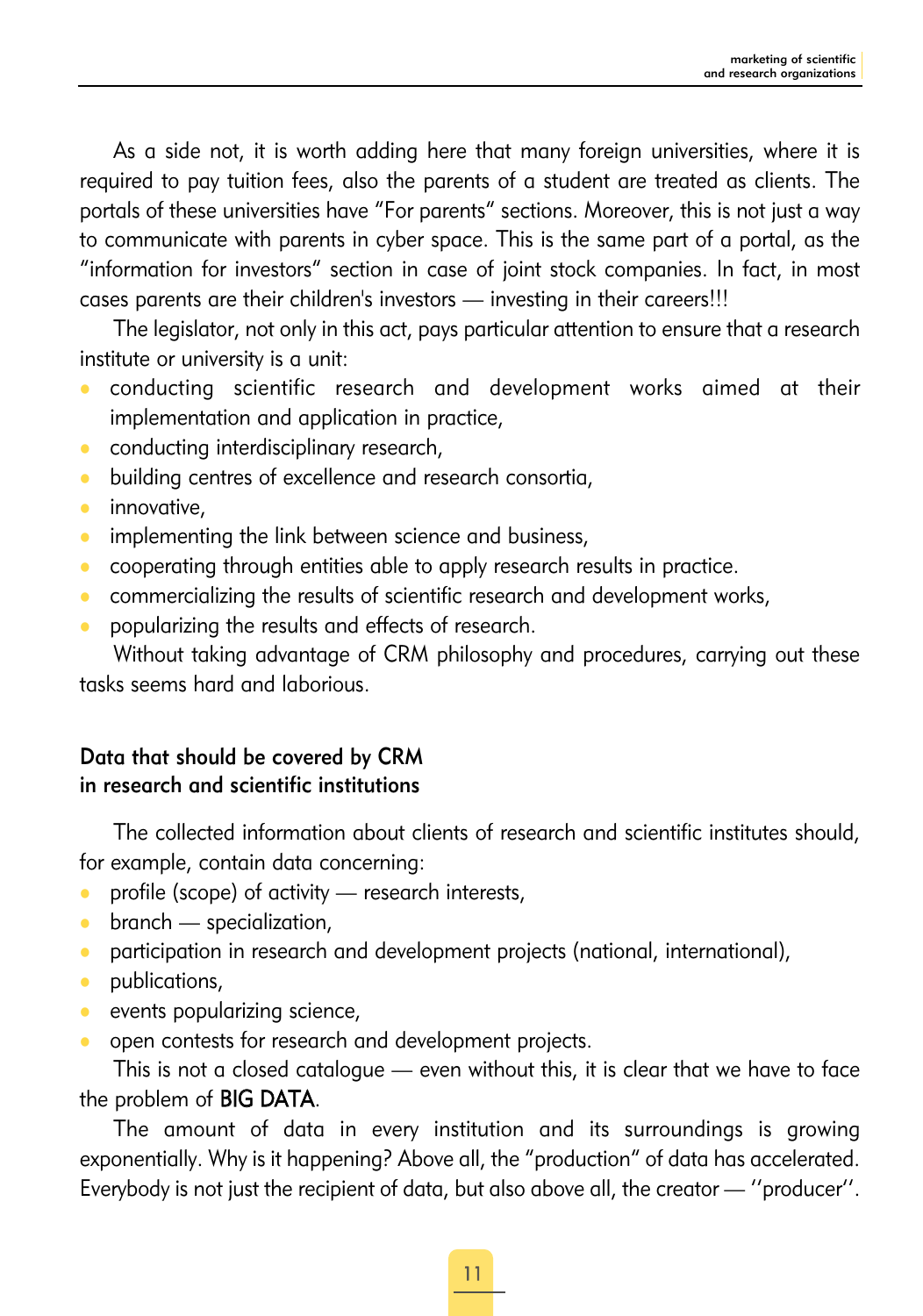It is easy to store data in digital form by means of all widely available devices. They can be stored in the resources of an institution, but they can also be stored in a "cloud" or on the Internet. Research institutions are literally obliged to digitalize data — for example at the application stage in contests for research projects, or in surveys serving the purpose of periodical assessment (categorization) of units. The information coming from the Ministry of Science and Higher Education suggests that the quantity of this data will only keep growing.

Thinking about the issue of data that should be covered by CRM, it is possible to discover, that such desired data about clients of research and scientific institutions are available. A few crucial issues remain:

- are they easily accessible for all interested in them?
- $\bullet$  is it possible to establish mutual links between them?
- are they updated regularly?
- is it possible to process them easily (search, sort, analyze, etc.)?

An institution willing to act in line with the CRM philosophy should answer the following questions — it is these answers that determine whether an institution is ready to use CRM in practice.

### The utilization of CRM in research and scientific institutions

It is worth answering the question about the actions CRM will be or is used for. According to the author, these are above all the following areas:

- $\bullet$  research and development works,
- **•** dissemination of knowledge,
- **•** marketing activities.

CRM supports knowledge management and putting recipients of institutions in the centre of attention raises the significance of marketing of institutions. Often, CRM: Customer Relationship Marketing is mentioned directly.

The utilization of CRM in these areas gives the possibility of achieving effects mainly in form of:

- raising knowledge about possible project partners (raising the "consortium-forming"capacity of an institution),
- current management of contacts with partners and exchange of information,
- $\bullet$  dissemination of knowledge (scientists, other institutions, society),
- $\bullet$  support for conducted marketing activities,
- **•** interactions with all recipients-clients.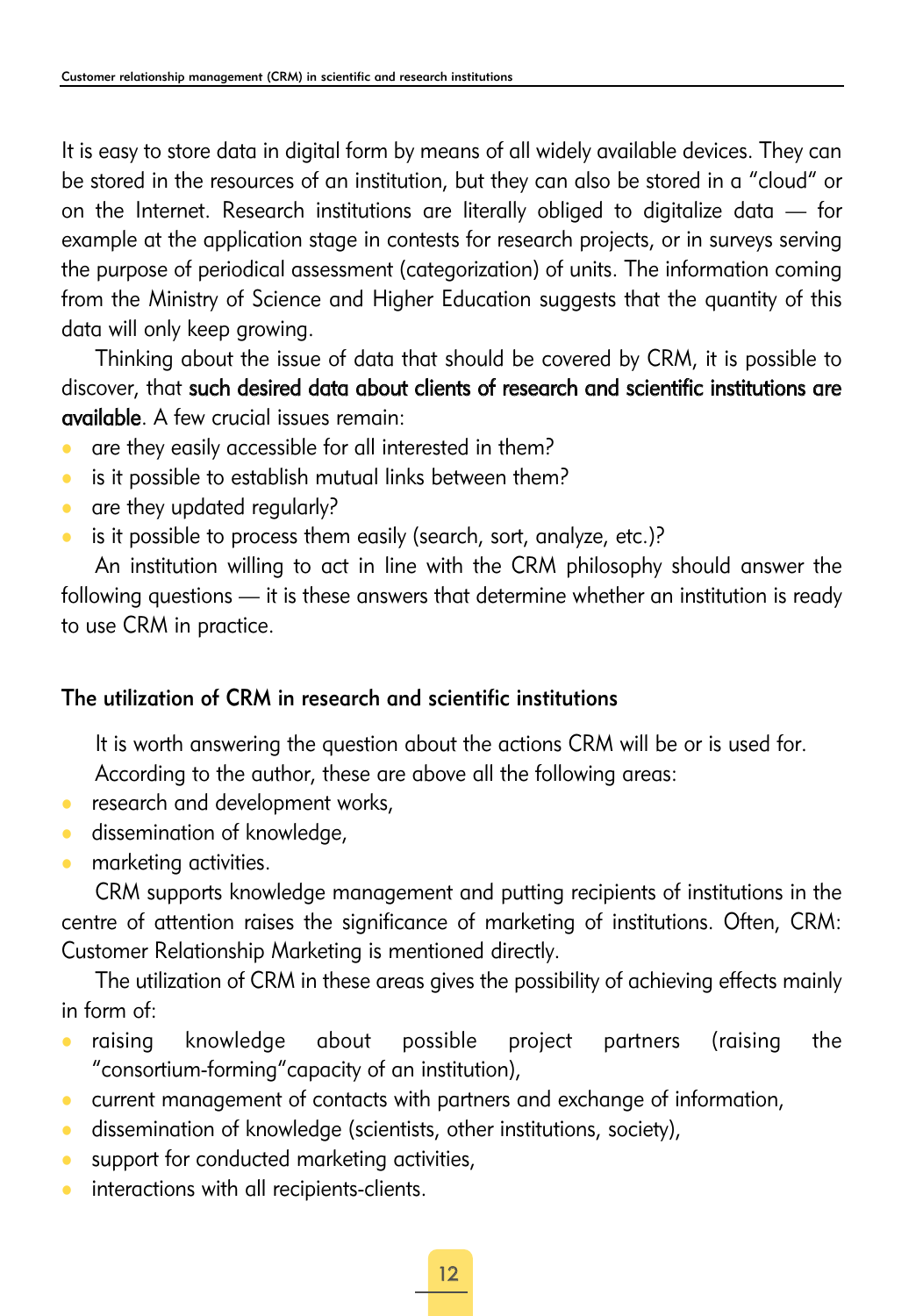Summing up: activities of scientific and research institutions are based on cooperation with entities from their environment. The scale and quality of this cooperation depends above all on the relationship between institutions, partners, recipients. CRM philosophy, procedures or tools can only contribute to faster and better effects.

In case of companies it was calculated that if an average company loses 50% of recipients, who migrate to its rivals, if the number of clients lost every year were reduced by 5% (from 15 to 10%) — the profit of the company could double under favourable circumstances.

A statement often mentioned as a motto of CRM is:

I ATTRACTED — SERVED — KEPT... AND BECAME MORE COMPETITIVE,

In case of scientific and research institutes, it could mean:

ATTRACTED — partners, cooperators and recipients,

SERVED - carried out a research project, achieved research targets, sold and disseminated the results,

KEPT — good cooperation, position on the market of research services, position of the institution... AND I BECAME MORE COMPETITIVE — through greater research experience, practical results, higher number of publications and higher citation index, higher ranking position of the institution.

#### CRM tools on the Polish market

It is necessary to stress the word "tools" as they alone don't solve the problem with data and relationship with clients. "CRM is much more than just managing knowledge about clients (...)... CRM means much more than a project prepared for a single organization. It constitutes a philosophy of business influencing the whole organization."<sup>4</sup>

It is necessary to remember that when deciding about the choice of tool and implementing it at one's own institution.

Chosen bibliographic information about sources of knowledge about the philosophy and procedures of CRM can be found at the end of the article.

Below you will find basic information about tools, that is, systems supporting management of customer relations, available in Poland.

<sup>4</sup> J. Dyché, *CUSTOMER*... op. cit., p. 22.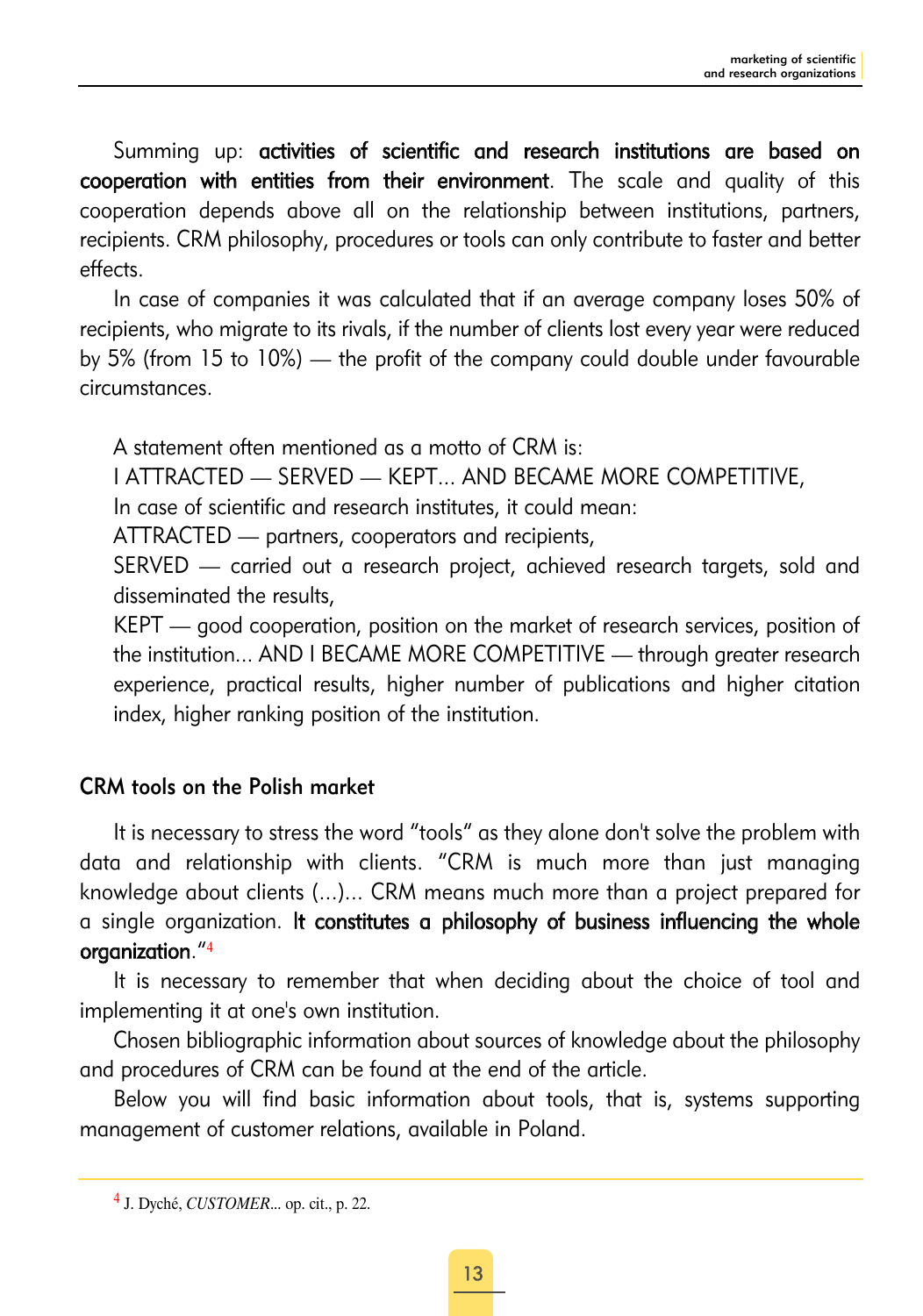In short, the history of these systems in Poland covers the period of about the last 20 years. In the 1990's these systems appeared in Poland mainly as solutions applied in global corporations which started their activities in Poland. At the end of the 1990's the first Polish versions of foreign systems became available and at the turn of the centuries, first applications created by Polish companies appeared. Currently, on the Polish market there is a broad range of solutions: from those dedicated to a particular kind of conducted activity to solutions that can be adapted to particular needs, profile of activity, kind of recipients, or the size of the user's company/institution. Below you will find examples of solutions — IT systems provided by Polish and foreign companies:

- **•** Insurance *Asseco Business Solutions* (Poland)
- Microsoft Dynamics CRM
- **Impuls CRM** *BPSC/Biuro Projektowania Systemów Cyfrowych* **(Poland)**
- Comarch CRM (Poland)
- Oracle CRM
- **c** Clientele CRM- *Epicor*
- z CRM7 *more7* (Poland)
- Siebel CRM
- Peoplesoft CRM
- z SAP CRM
- TETA CRM (Poland)
- ... and many others.

Despite the fact that knowledge about the philosophy and procedures of CRM is comparably knew, this is very practical knowledge. That's why before making the decision with regard to a tool supporting CRM, it is worth learning about the theoretical basis of the philosophy and procedures. It is also worth remembering about three decisive factors:

- 1. Only an institution ready to apply the philosophy and procedures of CRM can achieve the desired effects from the implementation of a system supporting CRM.
- 2. Changing environment of institutions enforces changes in the way of functioning that's why when choosing the tool-system it is necessary to choose a solution fit for easy and fast adaptation to changing requirements of the user.
- 3. The implementation of a tool is not really carried out by an external company, but by the user himself — the external company is only supposed to provide training and advice.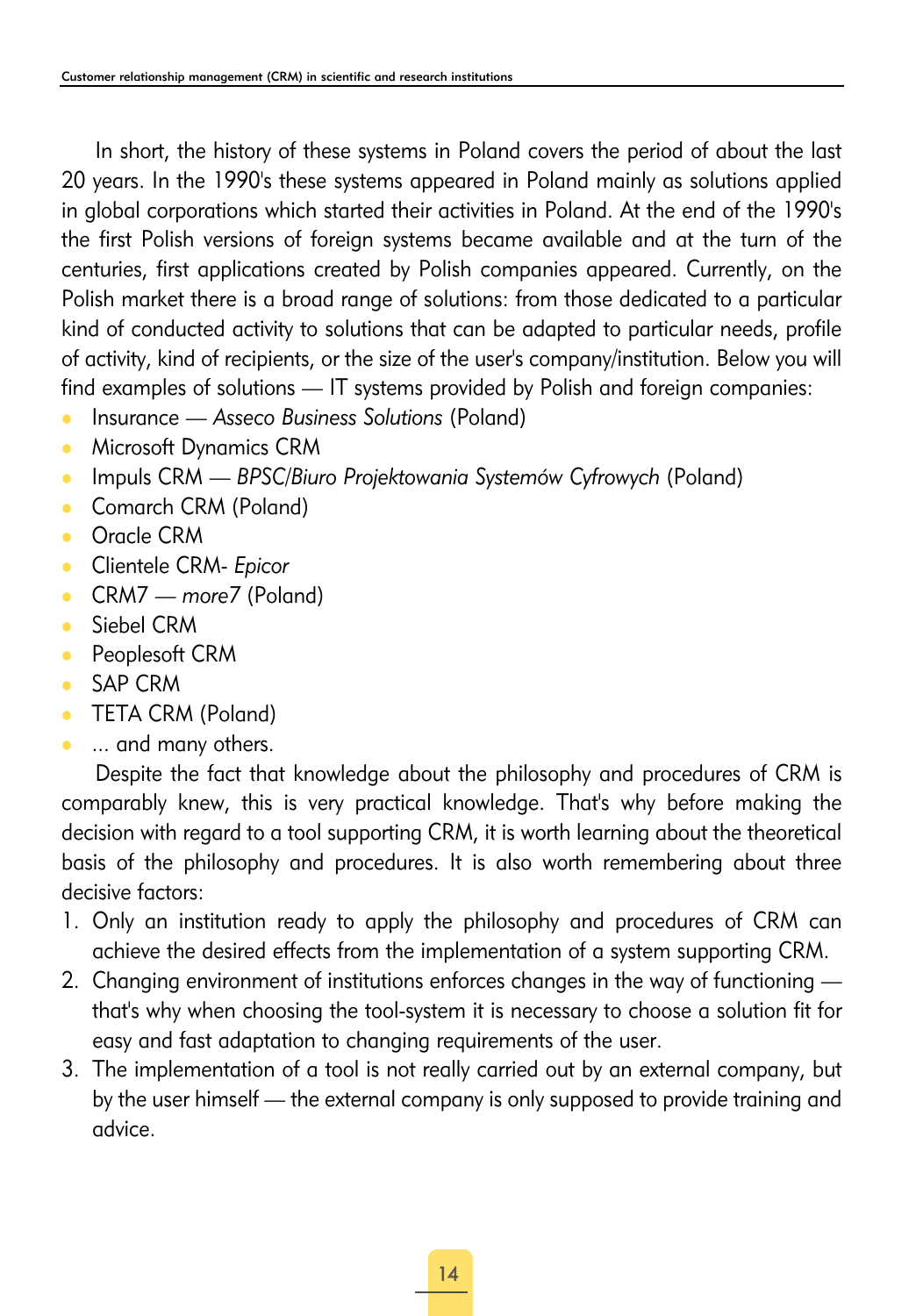#### Summary

Polish science and along with it scientific and research institutions have been undergoing a big reorganization in the recent years. This process involves above all changes in quality. The focus is on the implementation of big, often interdisciplinary development projects using in practice the effects of scientific research carried out by big centres or research consortia.

This leads to the necessity of a very broad utilization of information about the possibilities of cooperation with researchers, other institutions, implementing partners, investors. At the same time it is assumed that there is a broad group of recipients of information about conducted research (media, society). Scientific and research institutions participate in social campaigns and actions, which focus on informing and popularization.

It seems that satisfying these requirements efficiently is not possible without customer relationship management, that is, CRM.

Customer Relationship Management in scientific and research institutions is such a way of conducting activities, in which the recipient (individual or social) or a partner constitutes the centre of attention of an institution, all of its scientists (and obviously employees).

#### Bibliography

- 1. Amrit T., *Przewodnik po zarządzaniu wiedzą e-biznes i zastosowania CRM*. Wydawnictwo Placet, 2003.
- 2. Blattberg R.C., Getz G., Thomas J.S., *Klient jako kapitał. Budowa cennego majatku relacji z klientem i zarządzanie nim*, MT Biznes, Warszawa 2004.
- 3. Buchnowska D., *CRM strategia i technologia*, Wydawnictwo Uniwersytetu Gdańskiego, Gdańsk 2006.
- 4. Cram T., *Customers that count. How to build living relationships with your mosst valuable customers*, Pearson Education 2001.
- 5. Dejnaka A., *CRM. Zarządzanie kontaktami z klientami*, Wydawnictwo Helion, Gliwice 2002.
- 6. Dembińska-Cyran I., Hołub-Iwan J., Perenc J., *Zarządzanie relacjami z klientem*, Difin, Warszawa 2004.
- 7. Dyché, J., *Customer Relationship Management*, Wydawnictwo Helion, Gliwice 2002.
- 8. Jaworska, K., Mazur A., Mazur D., CRM Zarządzanie Kontaktami z klientami, Madar, Zabrze 2001.
- 9. Fijor J.M., *Metody zdobywania klientów, czyli jak osiągnąć sukces w sprzedaży*, Wydawnictwo Fijor Publishing, Chicago–Warszawa 2001.
- 10. Godin S., *Permission Marketing: Turning Strangers into Friends and Friends into Customers*, Simon & Schuster, 1999.
- 11. Gordon I., *Relacje z klientem. Marketing partnerski*, PWE 2001.
- 12. Mazurek-Łopacińska K., *Zachowania nabywców i ich konsekwencje marketingow*e, PWE, Warszawa 2003.
- 13. Lee D., *Self-guided CRM (Customer Relationship Management)*, High-Yield Marketing Press, 2000.
- 14. Newell F., *Loyalty.com: Customer Relationship Management in the new era of Internet Marketing*, IFC Press 2002.
- 15. Osenton T., *Customer Share Marketing: How the Worlds Great Marketers Unlock Profits from Customer Loyalty*, Pearson Education 2002.
- 16. Otto J., *Marketing relacji. Koncepcja i stosowanie*, Wydawnictwo C.H. Beck, Warszawa 2001.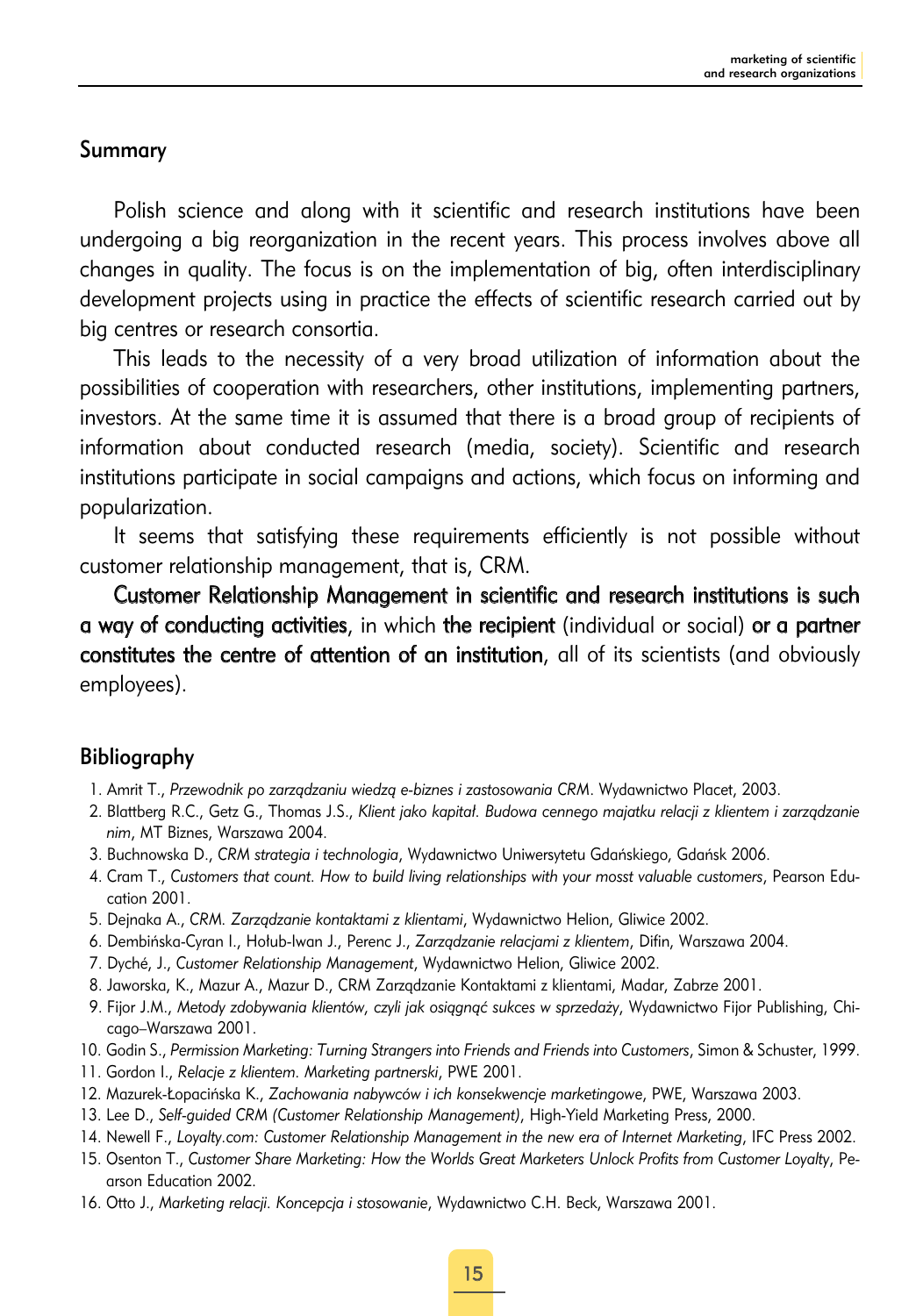- 17. Storbacka K., Lehtinen J.R., *Sztuka budowania trwałych związków z klientami. Customer Relationship Management*,Oficyna Ekonomiczna, Dom Wydawniczy ABC, Kraków 2001.
- 18. Varey R.J., *Relationship Marketing: Dialogue and Networks in the E-commerce Era*, John Wiley & Sons, 2003.
- 19. Wereda, W., *Zarządzanie relacjami z klientem (CRM) a postępowanie nabywców na rynku usług*, Difin Warszawa, 2009.

Jaromir Matulewicz, M.Sc. - the author of the article has for almost 20 years been dealing with marketing and customer relationship marketing, he heads the Department of Management, Marketing and Foreign Cooperation at the Institute of Urban Development in Kraków. He gained experience in, among others, ICT, printing-publishing companies, as well as in scientific units. He managed the organization of many national and international conferences, seminars, workshops and congresses both commercial and scientific. He is a member of the Silesian Marketing Association and a memberfounder of the Polish Marketing Association.